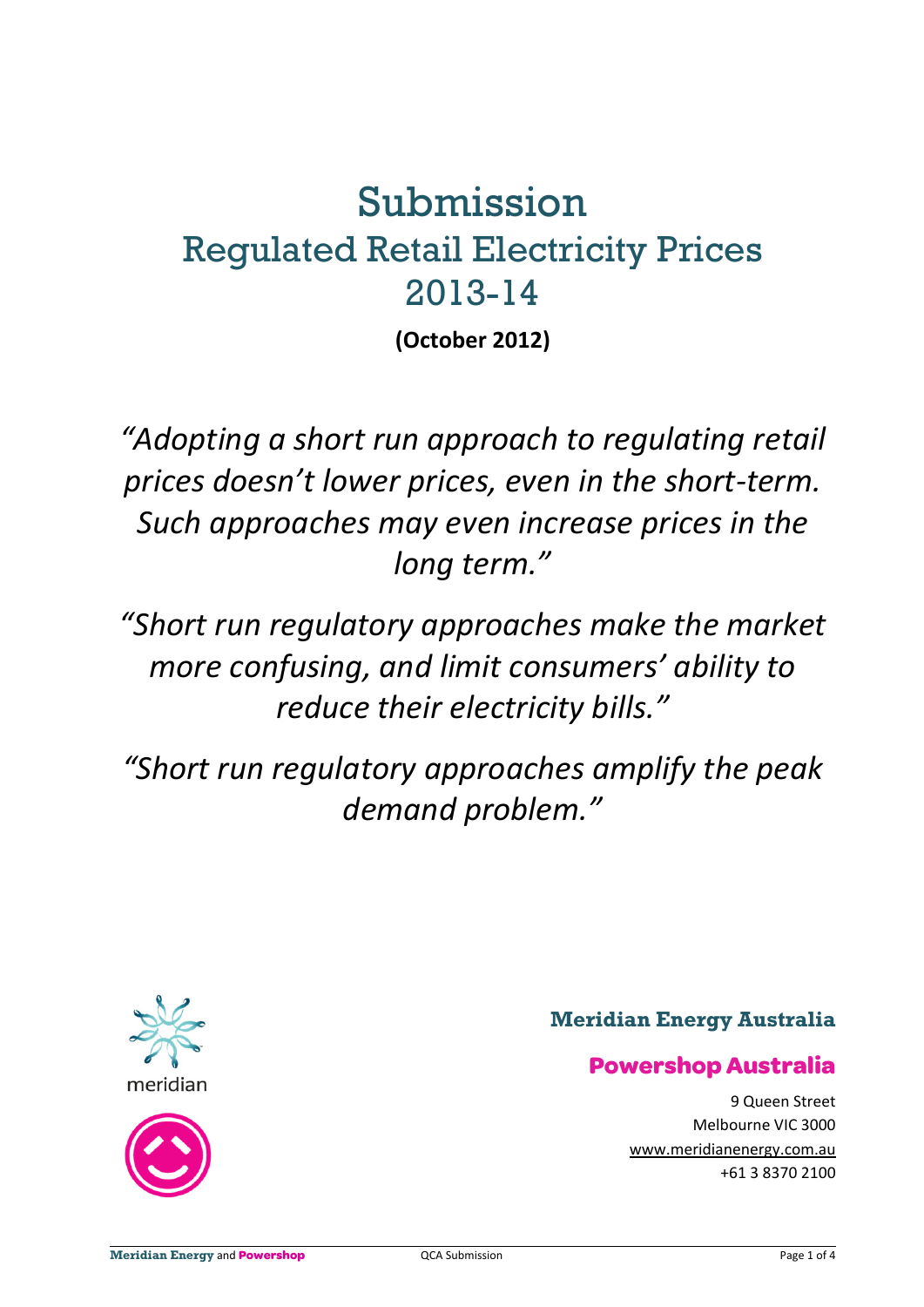#### **Introduction**

Meridian Energy Australia (**Meridian**), along with its retail business Powershop Australia (**Powershop**), has built a significant position in the Australian energy market, with a focus on efficient and sustainable energy supply for consumers. On this basis, Meridian welcomes the opportunity to provide a submission in relation to the Queensland Competition Authority (**QCA**) Interim Consultation Paper on Regulated Retail Electricity Prices for 2013-14 (the **Consultation Paper**).

In the past five years, Meridian has – on the basis of an efficient National Electricity Market (**NEM**), a stable Renewable Energy Target, and a competitive and deregulated retail electricity market – made a number of significant investments in Australia, including:

- The \$200 million Mt Millar wind farm in South Australia, acquired with an off-take agreement that will expire this year;
- A 50% interest (in joint venture with AGL Energy) in the \$1 billion Macarthur wind farm in Western Victoria, which will be completed in early 2013;
- The establishment of wholesale market trading capability supported by a BBB+ credit rating in Australia;
- The \$260 million Mt Mercer wind farm, which will be constructed in 2012-2014 and which is not the subject of a long-term offtake agreement; and
- The launch of Powershop a retailing business focused on delivering savings to Australian households by providing them with more choice in the way that they measure, use and pay for electricity.

All of these investments have been made on the basis of the stability of the NEM and the Renewable Energy Target (**RET**), and the existence of a competitive & deregulated retail market in Australia.

Meridian's investment in Powershop is aimed at giving Australian householders and businesses:

• Clear, simple information and tools (including via their smartphones) with which to manage their electricity consumption; and

• genuine choices (via an online "shop" that offers a range of retail electricity packages) about how they purchase and consume electricity.

The combination of clear insights and genuine choice has enabled thousands of New Zealand customers to achieve significant reductions in their energy bills. Powershop hopes to have the opportunity to achieve the same for Australian customers.

#### Short run regulatory approaches don't lower prices, even in the short-term

In a competitive market, as primarily exists in Queensland, the key driver of retail prices is the level of retail competition and its impacts, and not the "fall-back" tariff guaranteed to consumers through retail regulation.

Even with the limited level of retail competition in Queensland – due to the absence of new entrants in that market – all consumers have access to competitive prices that are below the fall-back tariff, and most consumers are in fact receiving the benefits of such competitive prices.

A reduction in the fall-back tariff will have no impact on competitive prices, unless it is such a drastic reduction that it is below the true cost of providing a retail service to customers. Adopting a short run approach to regulating retail prices – for example by attempting to pass through current short-term reductions in wholesale prices without considering long run marginal cost – is unlikely to provide any customer benefits.

**"Regulation emphasising short run wholesale market conditions is likely to lead to higher prices for consumers in the long-term without any compensating short-term benefits."**

Indeed, as set out below, such regulation is likely to lead to higher prices for consumers in the long-term without any compensating shortterm benefits.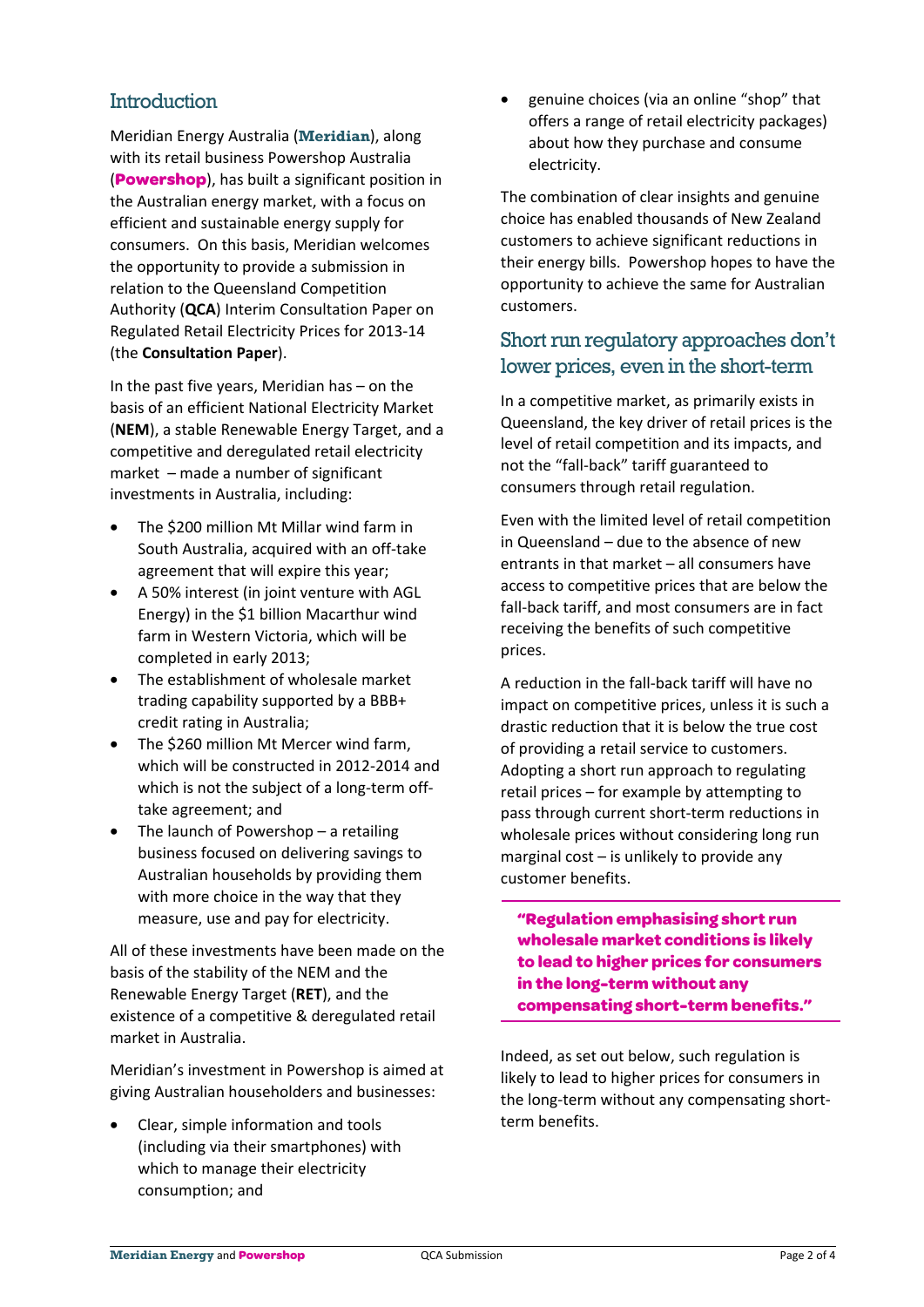# Short run regulatory approaches increase prices in the long term

New entrants in electricity retailing are required to make long-term investments in order to enable a sufficient critical mass of customers to be acquired over time, with a fair return unlikely to be available until the back end of the investment horizon.

Sustainable retail competition requires a degree of vertical integration, as a means of managing (and reducing the cost of) exposure to volatile wholesale prices. Generation investments in turn have an even longer investment horizon.

Critical to the encouragement of new entrant retail investment is the removal of unnecessary uncertainty impacting the ability to achieve a fair rate of return.

It is an axiom of financial investment that increased uncertainty results in either (i) increased prices; or (ii) withdrawal of investment (especially if prices are limited). It is universally accepted that short-term movements in wholesale energy prices – even when smoothed by hedging – are far more volatile<sup>1</sup> than the medium to long-term movements in the long run marginal cost (**LRMC**) of new entrant generation (which reflects the expected long term movement in wholesale prices).

**"When customers are given clear information and effective choices, they can and do manage their electricity arrangements and save more money."** 

Using a method of retail price regulation emphasising short run wholesale energy prices will increase the uncertainty associated with the new entrant retail investment decision, without actually leading to lower (regulated or competitive) prices over the medium to longterm.

This impact is further accentuated by the risk that regulators may fail to pass through the higher costs where short-term wholesale energy prices rise above the LRMC, in which case retailers fail to achieve a fair rate of return across the investment horizon.<sup>2</sup>

**"The absence of economic incentive for retailers to promote the benefits of the competitive market as against the (regulated) fall-back tariff may lead to periods where consumers incorrectly assume that the fall-back tariff remains their best option, even in periods in which this is no longer the case."**

## Short run regulatory approaches make the market more confusing

Regulated fall-back tariffs may have an important role to play in ensuring that consumers who are unable to engage in the competitive market are not unreasonably disadvantaged. However, setting such tariffs on a short run regulatory approach may lead to consumers being further confused because – in some periods – their best outcome is achieved by accessing the competitive market, while in other periods their best outcome does not require any engagement with the competitive market.

Moreover, the absence of an economic incentive for retailers to promote the benefits of the competitive market as against the fallback tariff may lead to periods where consumers incorrectly assume that the fall-back

 $\overline{a}$ 

1

<u>.</u>

 $1$  During times of peak demand, wholesale electricity prices can be above forty times the retail price, and this risk needs to be managed (at significant cost) by retailers.

<sup>&</sup>lt;sup>2</sup> ACIL Tasman (July 2012 report to ESCOSA) notes that in a regulatory scheme focused on short-term market conditions, wholesale energy costs rise as supply tightens, and fall as supply is injected. Investment in generation which relies purely on wholesale market receipts only occurs once long-term wholesale energy prices are sufficiently certain. Given that wholesale energy prices often drop below LRMC, and if generators cannot enter into long-term contracts at prices exceeding wholesale energy prices, they will not invest in generation until there is a shortage exists and a threat to the security of supply.